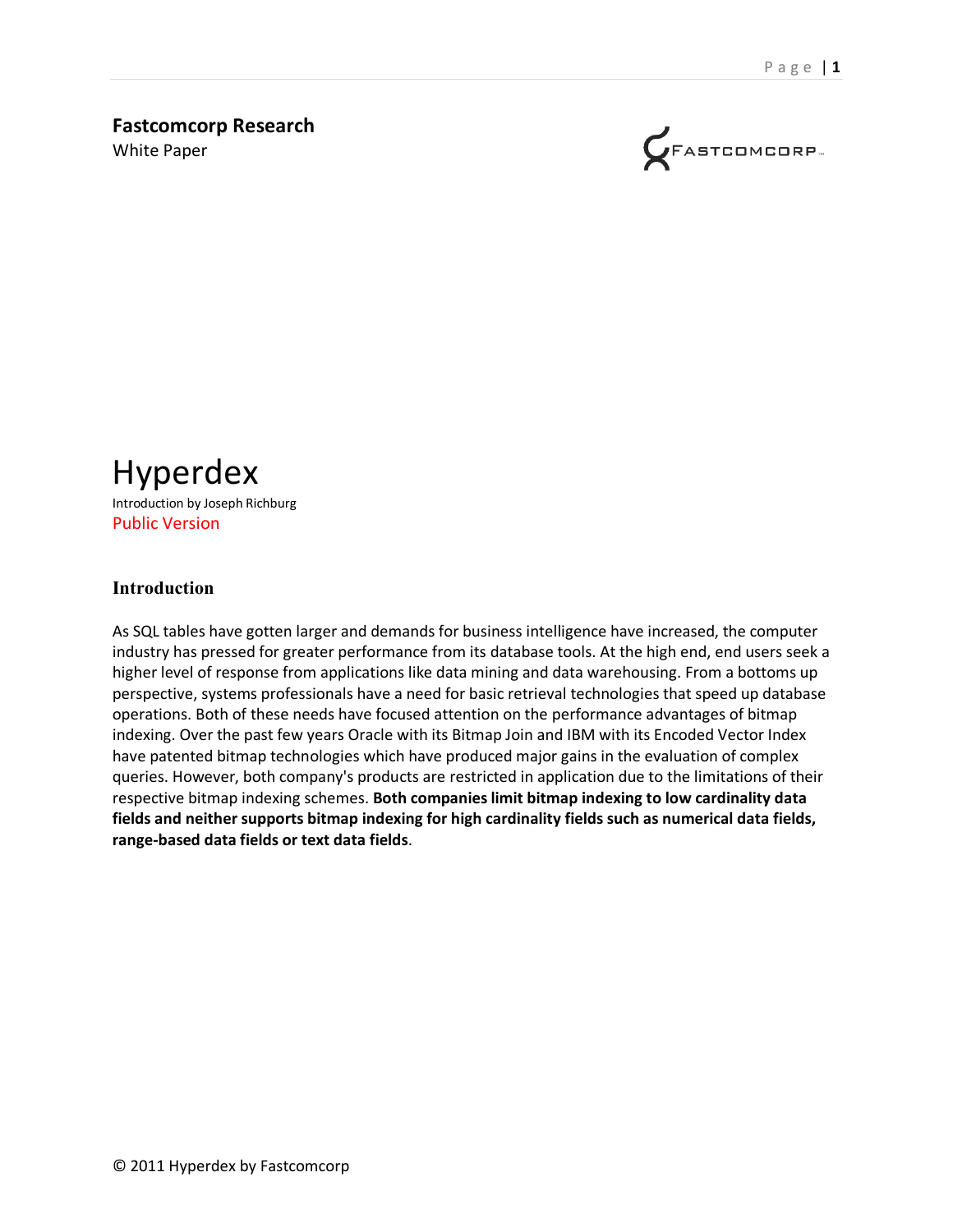

Hyperdex is a dramatic new development in bitmap index technology. It creates efficient and highly scalable bitmaps which are capable of indexing any and all data fields in a database table. It can also perform complex queries on any or all such indexed fields with sub-second response times. It's a genuine "gee whiz" technology as can be seen in the performance displays. Hyperdex is a major step in the evolution of database indexing technologies, particularly Bitmap Indexing. At a time when databases are getting much larger and users are requiring broader and faster access to their data, new database structures like fact tables and cubes and new applications like data warehousing, data mining, and business intelligence are fast emerging. Unfortunately, the underlying data access methods have been slow

developing.

This current concentration on new business solutions has focused attention on the bitmap where an assignment of value (1 or 0) registers the presence or absence of an attribute value. It has been shown that such a simple translation can greatly improve the access speed to the underlying data. Likewise, it has also been observed that data fields with medium to high cardinality (more than a few distinct values) require an inordinate number of bitmaps to encode their data.

Also, IBM Corporation, has patented an improvement of the basic bitmap called the Encoded Vector Index (EVI). The idea here is to add a step in bitmap creation, the creation of a symbol table (EVI), which is then used to create bitmaps. And even though Bitmap Indexes, Bitmap Join Indexes and EVIs represent the state of the art for today's database access methods, they are far too limiting. What do we do for data fields with higher cardinality; i.e., numerical fields or text data? How do we get beyond simple equality coding to encode for range or interval searches?

### Hyperdex Conceptual Model

To gain significant improvement over current bitmap indexing techniques, Hyperdex starts with a basic bitmap and lays a foundation for a more comprehensive approach.

First, any bitmap can be conceptualized as a series of points along a line whose length is the size of the indexed table. Each point along the line corresponds to a row position in the table and its value (1 or 0) corresponds to an attribute value for one of the row's columns. For example, if the bitmap is for the Alaska attribute of the State column, then a 1 in the nth bitmap position codes the corresponding row's State value as Alaska. Other attributes for the State column would have their own separate bitmaps, and additional bitmaps would be necessary to code attributes for other columns. Thus, the conceptual model that is described becomes two dimensional with say the database dimension as the horizontal component and the column attributes the vertical component. While simple in concept this model hints at the structure of the Hyperdex model.

In data warehousing environments the size of bitmap indexes can get very large. For example, a table with 1 million rows requires a minimum of 125 thousand bytes for each bitmap. If the field being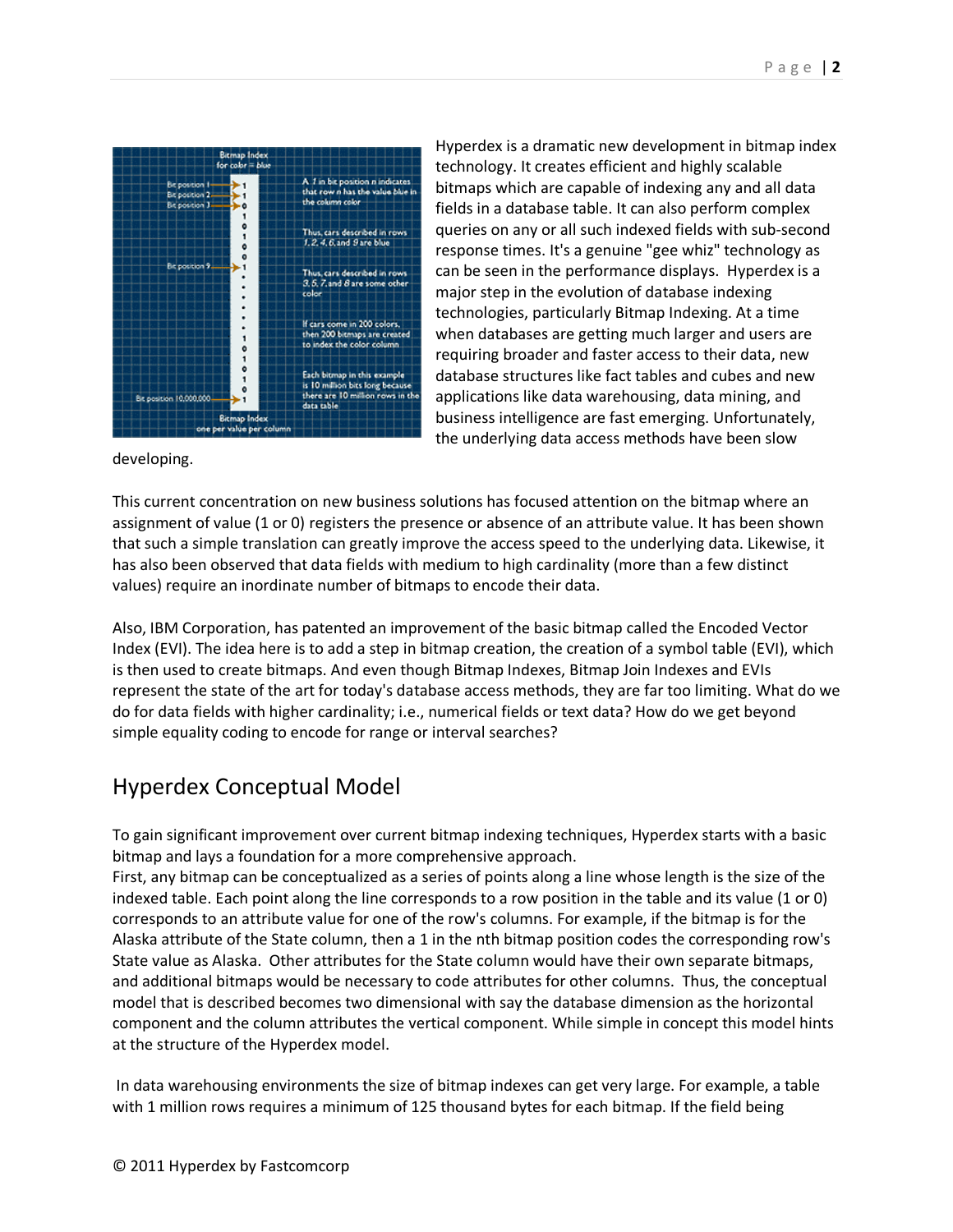indexed has a cardinality of as few as 50 values, the bitmap index would require over 6 megabytes (50 x 125k). Since more typical fact tables can contain as many as 109 rows, such an index would require 1000 times 6 million or more than 6 gigabytes.

 The question becomes, "*How does one store and access such a structure?*" Disk storage of large bitmap indexes is not considered that much of a challenge. If necessary, the index could be easily horizontally partitioned and processed in discrete sections. Consideration could also be given to storing each section on a different hard disk to enhance query performance. While storage appears less of a problem, index access presents a greater challenge. Since all bitmaps are congruent on their horizontal dimension, they can be efficiently combined to answer more complex queries. This alone is sufficient motivation to keep the database dimension inviolate. For new indexing techniques, attention must be focused on the vertical dimension, which determines the bits that are set to 1 in each bitmap of the index.

### Range of the Interval Encoding

As discussed above separate bitmaps can be used to code low cardinality attributes, but the question arises, "Can this concept be extended to higher cardinality attributes." For example, can numeric attribute values be coded and simply stored vertically in multiple bitmaps. A quick drawback of this scheme is that to process a query, most of the bitmaps would have to be accessed, and possibly multiple times. Also, such a technique would not directly facilitate querying range and inequality predicates.

One of the first barriers *Hyperdex had to face was coding bitmaps for numeric, high cardinality data fields*. Numeric data fields are quite prevalent in all kinds of databases, especially fact tables. Moreover, numeric data queries rarely involve equality testing. They typically involve range testing and inequality operations such as less than  $\langle \langle \rangle$ , greater than  $\langle \rangle$ , less than or equal  $\langle \langle \rangle$ , greater than or equal  $\langle \rangle$  = ), etc.

To accomplish range and interval encoding Hyperdex engineers developed their own form of encoded bitmap indexing. In this technique all numeric values regardless of their native data types are converted to a common binary data type. Field values are detected for their absolute domain, scaled to a common factor, and converted to long integers. This permits bit-wise operations to be used to construct efficient and effective bitmaps for the data field.

However, in line with the idea that it is not efficient to access, but a few bitmaps to resolve a query, a novel magnitude encoding technique was developed to minimize the number of bitmaps accessed. Since this concept already included a sense of magnitude as well as value, it was ideal for both equality and inequality processing.

Having invented a very efficient method for coding numeric data, Hyperdex engineers saw its immediate application to low cardinality data. Just as IBM used a symbol table (EVI) to assign numeric values to a column's attribute values, Hyperdex uses a symbol table to generate a numeric value for each distinct value in a low cardinality data field. It then uses its proprietary numeric algorithm to index the value. Conversely, when querying such a field, the same symbol table is used to get an attribute's numerical equivalent which is used to perform the search.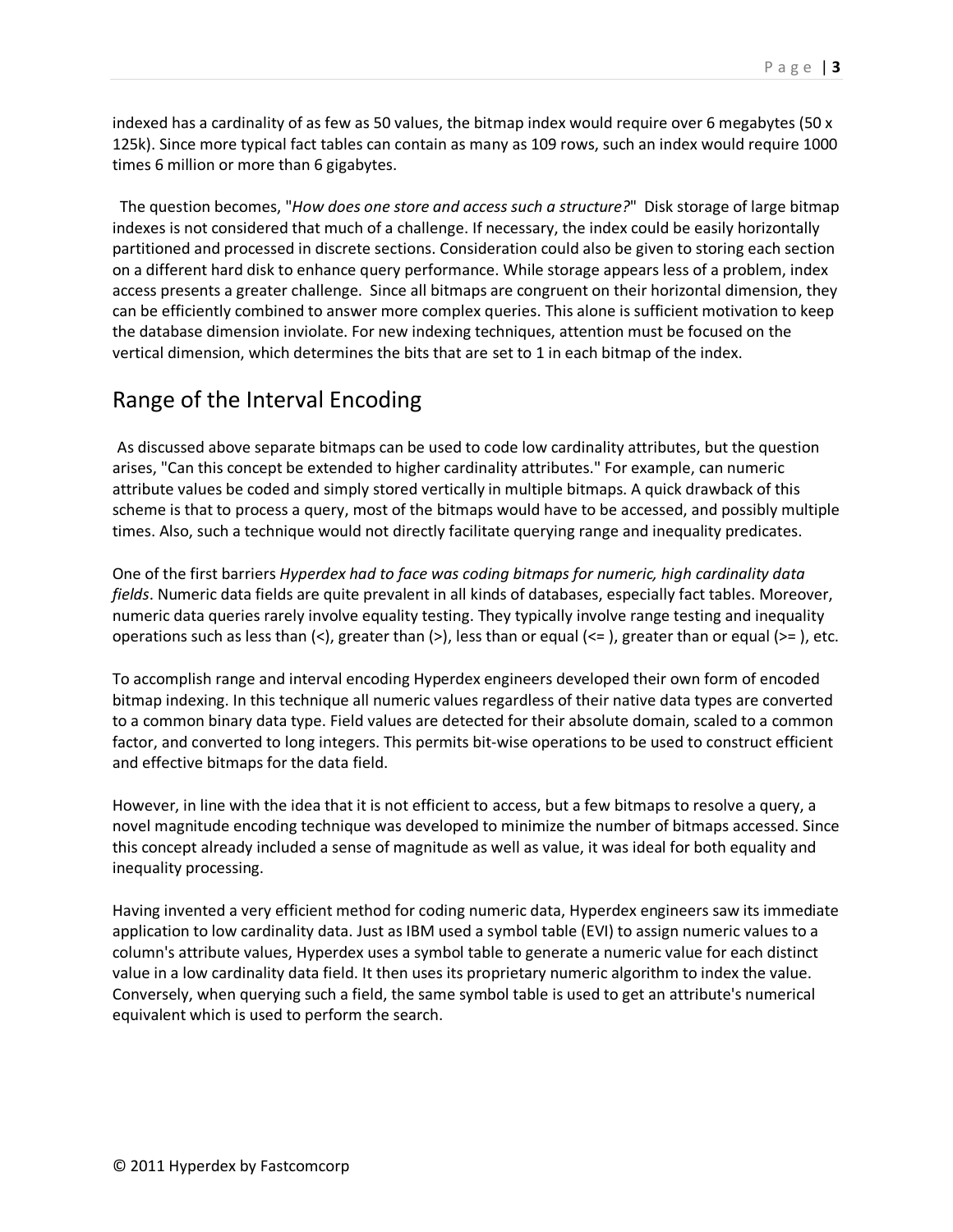## Text Encoding

Many high cardinality data fields are not numeric, but contain text-like descriptive information. Names, titles, departments, cities, regions, customers, part numbers, descriptions, and other such data fields add an important dimension to databases, and Hyperdex would not be complete without a way to index text. While presence/absence has been shown to work well for low cardinality data fields and magnitude was considered essential for coding numeric fields, some other intrinsic characteristic had to be found for text data.

Techniques for indexing text using bitmaps is not so well known, but a search of the literature points to ways this has been accomplished. **The two most common text indexing techniques are inverted files and signature files**. An inverted file contains a list of all the values being indexed along with the identifiers of the records containing the values. In a signature file each record is allocated a fixed-width signature, or bit string, of *w* bits. Each word that is indexed is hashed to determine the bits in the signature to be set. Of these two methods the signature file is closest to bitmap indexing.

Experience has shown that typical full-word indexing techniques are not as efficient as partial-match retrieval using the method of superimposed codes. In this method a smaller number of key values in the text are identified and indexed. The records selected and retrieved are those having a match to all similarly derived key values in a query set. See the article "Partial-Match Retrieval via the Method of Superimposed Codes" Roberts C. S. (1979) Proceedings of IEEE Vol. 67, No. 12, pp. 1624-2642.

It was very difficult for Hyperdex engineers to perfect its text encoding method. After many man-years of experimentation, Hyperdex engineers discovered a favorable technique to extract text data from text fields, an optimal assignment of binary codes having the advantage that key values occur with substantially different frequencies, and a way to organize the bits of the superimposed code words in storage such that only a small fraction of these bits need be retrieved and processed on each query. This substantially reduces the time required to execute a simple text query, and since the text bitmaps are stored congruent to all other bitmaps, eases their use in processing complex predicates.

# Putting It All Together

When all the elements are put together we get the image shown below. The complete collection of bitmaps, of all indexed data types, are combined in the center element titled Hyperdex Index. The type of bitmap encoding used is dependent on the data type. The Bitmap Encoding Logic, shown on the left, is used by both the database indexing process and the query process.

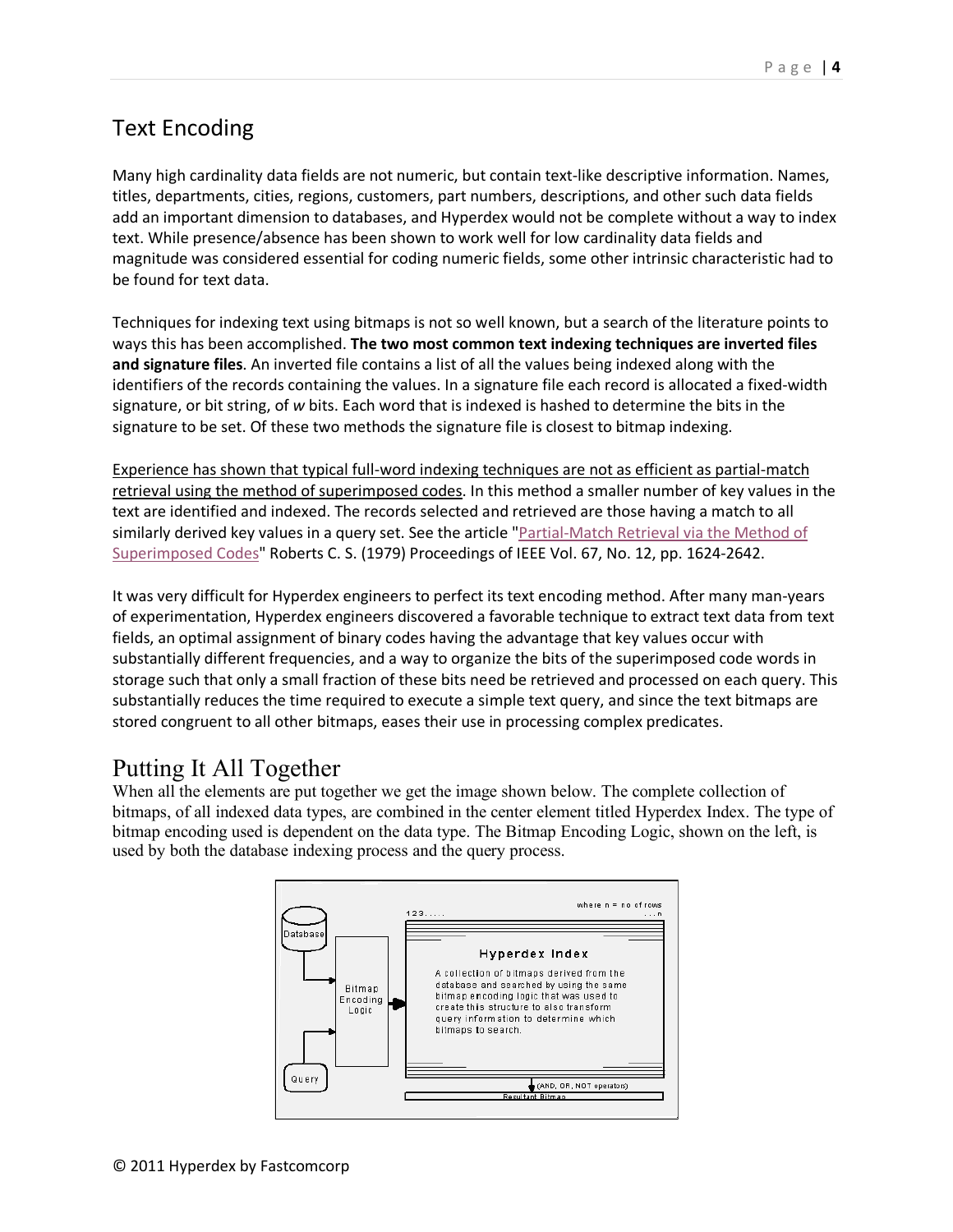The Resultant Bitmap, shown at the bottom of the above figure, receives the result of a query. The Query Logic through the Bitmap Encoding Logic determines which bitmaps are retrieved from the index and the type of logical operations used to combine them. Only the selected bitmaps are retrieved speeding the query results.

The Resultant Bitmap is a bitmap like any other bitmap; i.e., a string of 1's and 0's. This bitmap has to be counted to find the 1's, and these 1's have to be converted to the RIDs (record IDs) used to access the corresponding table rows. *Both Oracle and IBM provide a direct row access capability based on a provided RID. Microsoft does not!* Consequently, when using Microsoft's SQL Server database, some way must be found to directly access a row when you know its relative position. To solve this dilemma, when it hyperdexes a table, *Hyperdex creates a key table (keydex) which contains all the table's key values indexed automatically on an identity column*, **KeyID**. When a search is performed, the resultant bitmap is scanned and the RIDs are used to access the keydex and build a table of selected keys. A join to this table is added to the user's query.

Thus is shown why Hyperdex is a marvelous improvement in database indexing. You get the decided improvement of bitmap indexing for any and all data fields, and you get the efficiency of bitmap retrieval speeds. An additional advantage when using Hyperdex's numeric range encoding and low cardinality encoding is that count queries can be answered directly from the Hyperdex index without opening a database connection. This result is particularly useful when experimenting to define a useful query.

#### Overview Hyperdex User Interface

The ideal user interface would be a low-level subroutine interface available to software developers who's job it is to develop higher level end-user programs. In a world conditioned to networked computers this brings up the issue of remote procedure calls (RPCs); i.e. how to access a subroutine or procedure in another address space (commonly on another computer on a shared network). This kind of facility is necessary for shared program use and is the basis of distributed, client-server applications.

Some of the earliest work with RPCs was done on the Unix platform. *Many years ago, Microsoft began modularizing Windows and their Windows applications by breaking them into functional components with well-defined, "version safe" interfaces. The idea was to allow pieces of Windows and other applications to inter-operate. The name first given to this effort was "OLE", which stood for Object Linking and Embedding. OLE suffered nearly terminal birthing pains and developed a reputation for just being a bad idea. Undaunted, Microsoft renamed it COM for "Component Object Model". This was still the same old OLE, but Microsoft appeared to hope no one would notice. COM fared somewhat better, but it wasn't until Microsoft gave it the sexy name "ActiveX", and built it into virtually everything, that developers finally gave up trying not to use it.*

Somewhere along the bumpy road from OLE through COM to ActiveX, Microsoft's industry competitors began working on a distributed object system for Unix called Corba. Microsoft's object system was not distributed, but that mattered little. Microsoft quickly stuck a "D" (for Distributed) in front of COM to create DCOM, their Distributed Component Object Model. Then they crammed it into every version of Windows starting with Windows 98. Recently, Microsoft introduced two new cross-platform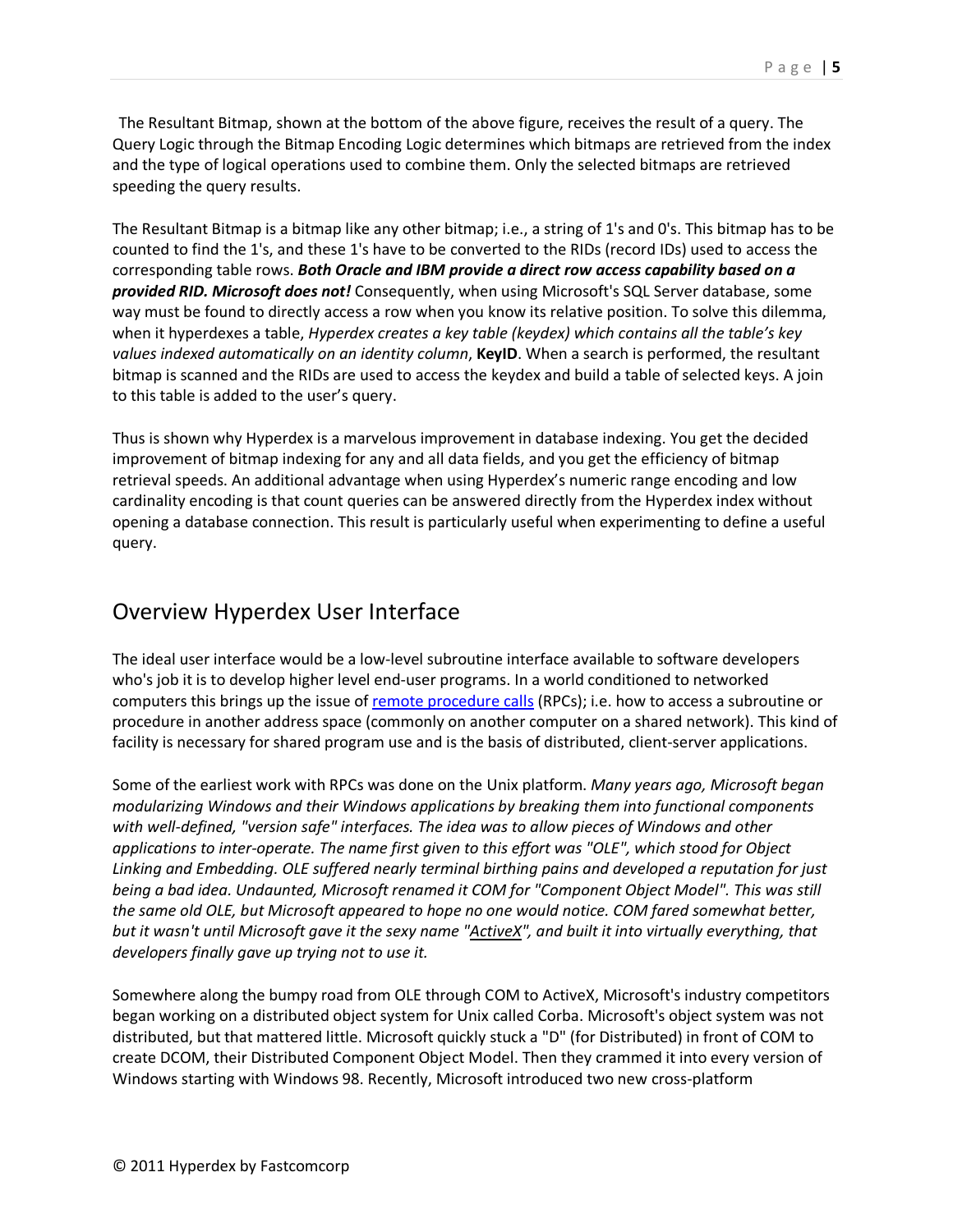communications protocols, .NET Remoting and Web Services. Web Services operates under the umbrella of .NET Remoting.

As it turns out, when applications exist on computers of similar type and on the same network, DCOM works OK and the performance is adequate. However, DCOM has its drawbacks in the Internet connected world and/or when the system has to communicate through a firewall. .NET Remoting eliminates the difficulties of DCOM by supporting different transport protocol formats and communication protocols. This allows .NET Remoting to be adaptable to the network environment in which it is being used. Programmers have tried very hard to implement client-server applications using OLE, ActiveX, COM, DCOM and now .NET Remoting without much success. Why is it so hard to implement a simple, remote procedure and be able to call it?

Well, under the covers, the difficult part seems to be in marshalling the subroutine arguments between differing computer systems. In computer programming, **marshalling** *is the process of gathering data from one application's storage area, putting the data pieces into a message buffer, and organizing or converting the data into a format that is prescribed for a particular receiver or programming interface*. This is difficult for many programmers to understand and even harder for them to carry out.

However, most database vendors provide mechanisms to build and store software procedures internally on their database systems and to enable programmers to call and use them. These server-based software routines are called Stored Procedures. Stored procedures are easy to use, have a well-defined call interface, and have long played a significant role in client-server applications. However, they are programmed in a pseudocode that is interpreted by the database system, and for this reason some find them slow and inefficient.

Microsoft's SQL Server supports a form of stored procedure called an **Extended Stored Procedure** (ESP). An ESP can be written in C, C++ or Delphi, which gives it the performance profile of a compiled code module. In all other ways it looks like and performs like a regular database stored procedure.

The developers of Hyperdex were looking for a simpler software interface to that provided by OLE, ActiveX, COM, DCOM and .NET Remoting. They recognized that Microsoft has a major commitment to SQL Server and its role in client-server development. Thus, Microsoft SQL Server engineers had to simplify how users connect and utilize SQL Server including how stored procedures are called. Hyperdex engineers decided to ride along on SQL Server's proven safe and reliable database interface by development of Extended Stored Procedures to wrap its Hyperdex subroutines.

### Hyperdex System

The **Hyperdex system is designed to be database independent**, but is demonstrated below in the context of Microsoft SQL Server.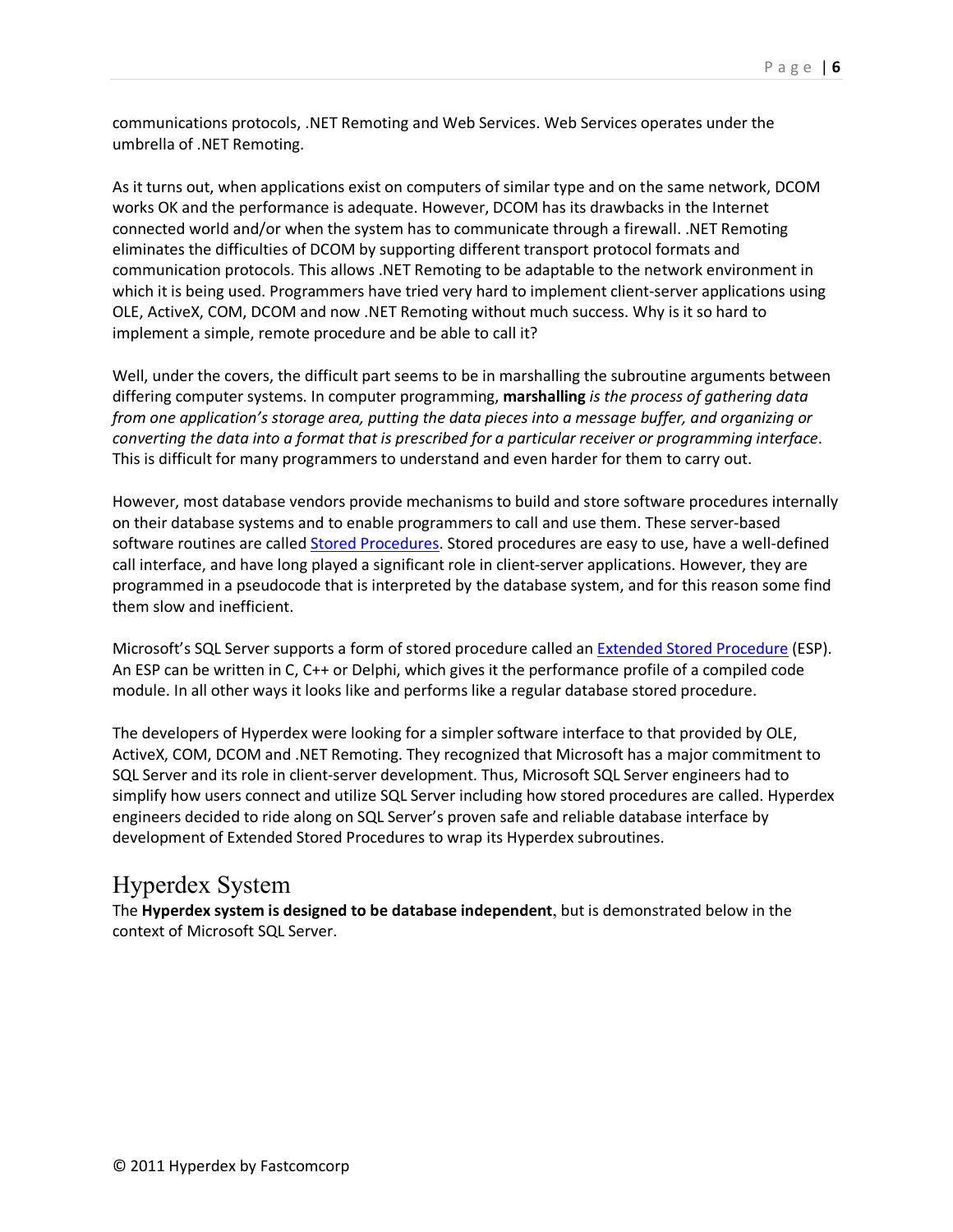

The Hyperdex components are the two blue boxes in the center of the figure. They are implemented as SQL Server Extended Stored Procedures as discussed below. The yellow box on the left shows the role of a client application. The area delineated by the blue dotted lines shows SQL Server and that the Hyperdex components are incorporated into the database. The right side of the figure shows the relationship of the databases and tables and the Hyperdex technology.

# Hyperdex Extended Storage Procedures

Having established that the Extended Stored Procedure (ESP) is the most ideal way to present Hyperdex's user interface, the following will describe that interface. There are two interfaces of interest: (1) the Index ESP, and (2) the Search ESP. The two ESPs are accessible through any of the common programming languages, Visual Basic, Java, C#, C and C++. Since the Hyperdex ESPs are themselves written in C++, they can be easily and quickly implemented for any database manufacturer's environment.

#### Index ESP

The Index extended stored procedure (xp-hypindex) is used to create a Hyperdex index for a selected table. It is called passing two parameters, (1) the database name, and (2) the name of the table to be indexed. Prior to calling xp\_hypindex the calling program must first create a parameter file within the database being used. The parameter file must have the name of the indexed table appended with the suffix *hyp*. For example, if the table was named Customers, the parameter table would be named Customers\_hyp.

To avoid having to pass a variable number of parameters to the xp\_hypindex subroutine, a parameter file is used. Identified within the parameter file is the database name, the table name, and a list of the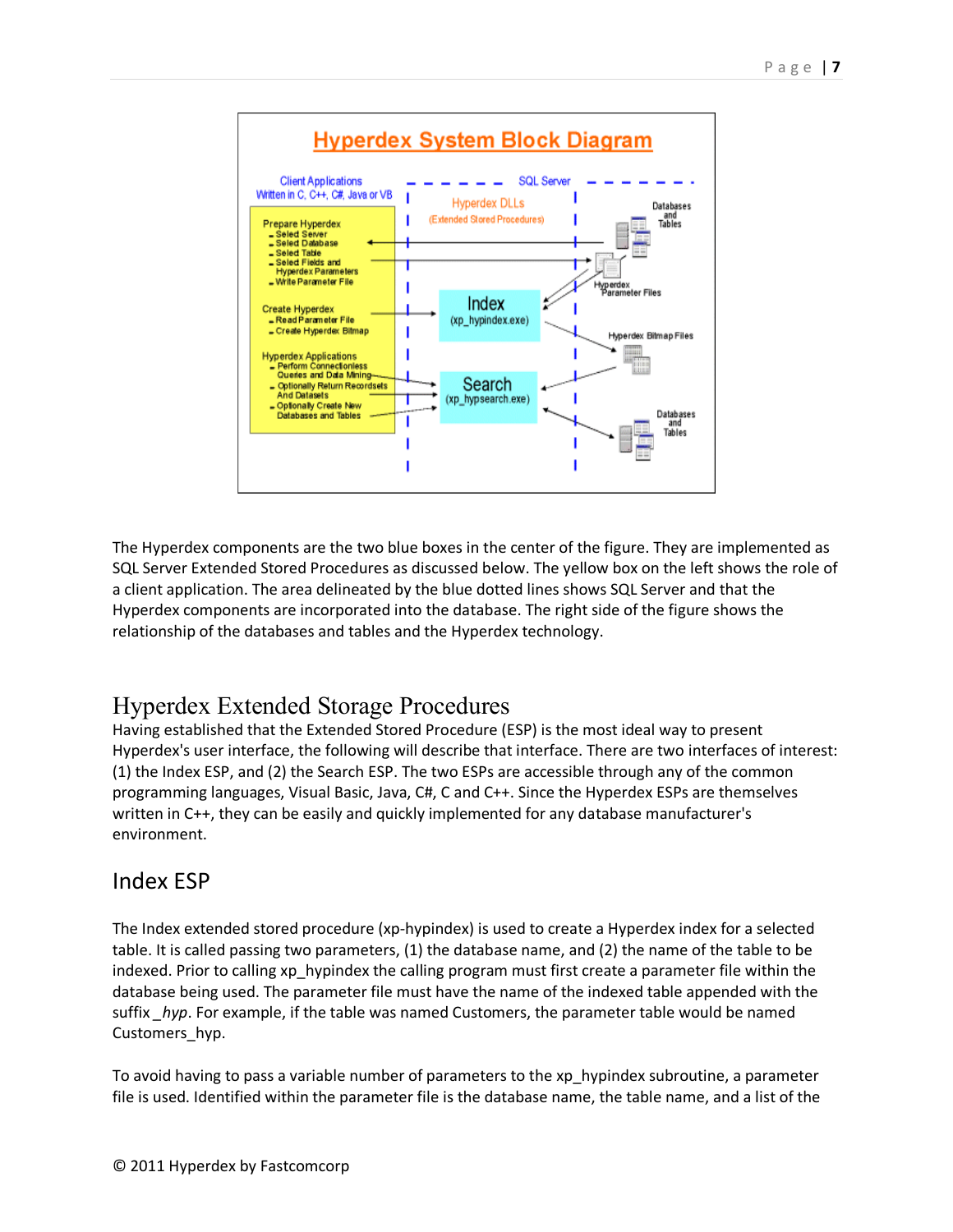data fields to be hyperdexed. The data field names should have the same names as the table's field names. Included should be the SQL description of each field, the SQL type, and the field size. Also required is a field ID (an integer value synonymous with the field's offset in the record) and the Hyperdex type of the field. The field ID is used to uniquely identify each field. The Hyperdex type is an assigned value to specify the kind of bitmap encoding to be used (NUMERIC, BIT, CHAR, VARCHAR, DISTINCT (low cardinality), or KEY (the table's primary key).

*The parameter file also has an entry to identify where the new Hyperdex index is to be stored. This can be anywhere on the user's hard drive*, but is typically stored in the Microsoft SQL Server folder in a subfolder named Hyperdex. When the xp hypindex routine is finished it places a file of Hyperdex Statistics(*tablename*.txt) in the Hyperdex folder. This file includes such things as the database name, the table name, the number of rows, the table size (in bytes), the index size (in bytes), the total number of fields in the table, the number of fields hyperdexed, the Hyperdex time to index (in seconds), the Hyperdex size (in bytes), and the Date/Time when the Hyperdex was created.

Included in the Hyperdex time is the time it takes to create a Hyperdex Keydex table. This table is indexed on an identity column (a column of integers from 0 to *n*, where *n* = the table size) and contains a list of the keys from the indexed table. This table is used when queries are performed on the indexed table and the resultant bitmap is used to determine the ones (hits). The position count of these ones is used to access the corresponding key in the Keydex table to determine the table row to retrieve. NOTE: This procedure and the Keydex table are not required with database vendors (Oracle, IBM and others) that have access capability using row IDs.

A demonstration program for the Hyperdex technology has been written. This program, written in Visual Basic .NET, shows how the parameters for a selected table are accumulated and how the xp\_hypindex subroutine is called. This program has a user interface that permits a user to select the major function (Index, Search or Output) to be used. When Index is selected the user interface allows the server to be selected, then the desired database, then the table to be indexed, and last a selection mechanism to pick the data fields to be included in the hyperdex. When the xp\_hypindex routine finishes it accesses the Hyperdex Statistics file and publishes it on the screen.

#### Hyperdex Index Performance

Some would wonder how much time does it take for Hyperdex to index a table. On small tables (10k to 100k rows) Hyperdex indexes about 1000 rows per second. On larger tables Hyperdex indexes about 30K rows per minute. This can be shown more graphically in the figure below.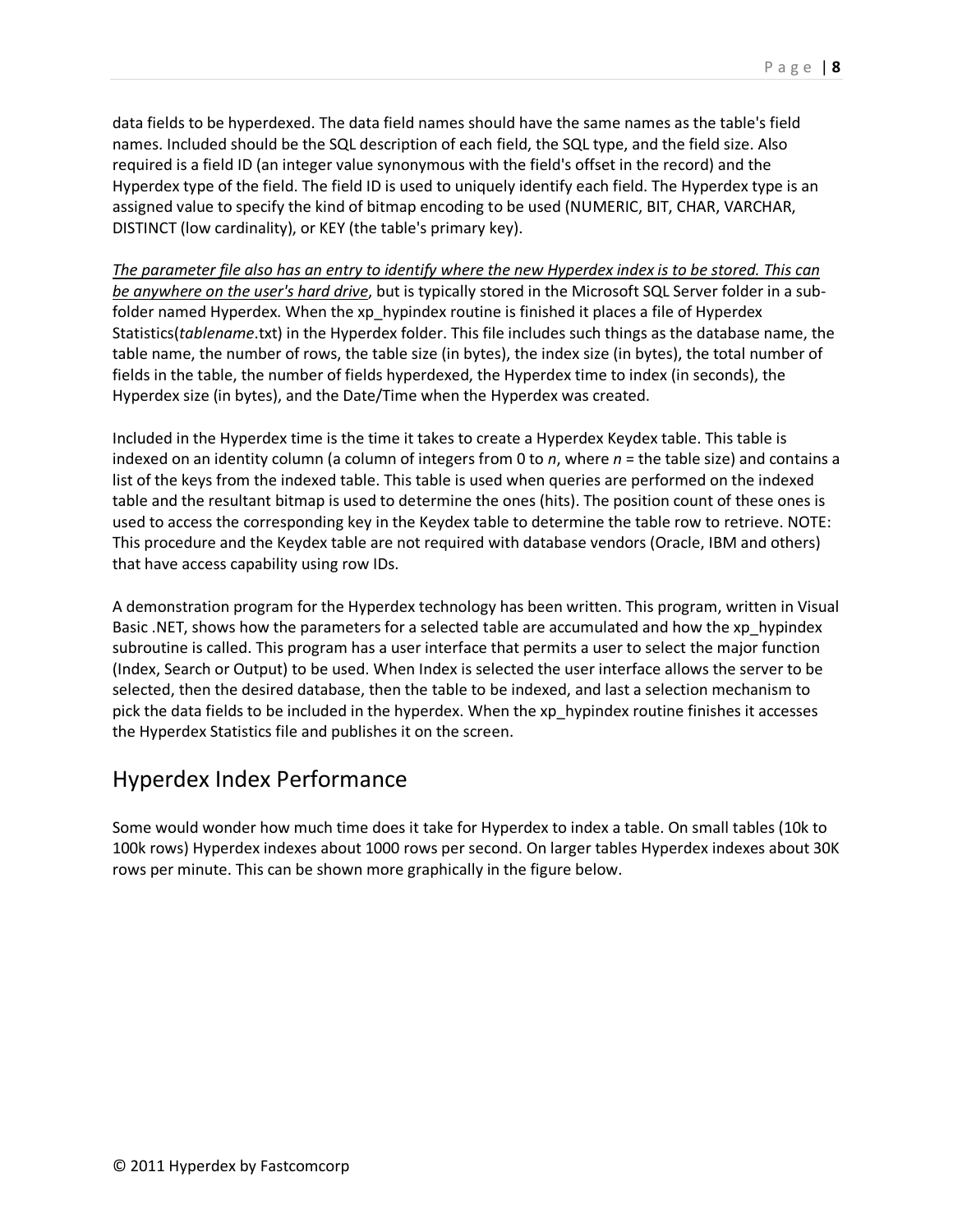

NOTE: The results shown above were obtained on an Intel Celeron CPU 2.00 GHz processor with 500 MB RAM. The disk is a Western Digital WD400BB 7200RPM, 40 GB drive with 4.2 ms seek time.

Performance times are not relevant unless compared to some relative standard. In the figure above the "Do Nothing" curve is a plot of the time it takes the SQL Server Query Analyzer to do nothing, but simply load the table. Hyperdex has to load the table as well as index all the selected fields in all the rows. In the experiments that were run Hyperdex indexed 14 of 16 fields.

It is interesting to *note how Hyperdex scales when used with different table sizes*. As both figures above show Hyperdex is linear from 100K to 1000K rows both in speed of indexing and index size. The Hyperdex index is stored horizontally partitioned and processed in discrete sections, and *there is no* unlinear indication of scaling difficulty in processing time or storage. This is especially important for the large to very large fact tables used in Data Warehousing.

### Search ESP

The Search extended stored procedure (xp-hypsearch) is used to query a selected table using its Hyperdex index. It is called passing a variable number of parameters, not all of which are required. The concept behind the Search ESP is to provide a simple interface to produce several types of results. The first subroutine argument is required and is a regular SQL statement specifying the query. It is a SQL statement like any other:

SELECT Cust\_No, Customer\_Name, City, State FROM Customers WHERE City = 'Jacksonville'

The second parameter is also required and is an integer that specifies the kind of output desired from the xp\_hypsearch subroutine. The possible output values are:

- 0 This type of output uses only the SQL statement and returns the number of hits in the bitmap. This type of query accesses only the Hyperdex index and does not open a database connection.
- 1 This type of output uses the SQL statement and returns a recordset containing the selected rows retrieved from the specified table. The bitmap produced is stored in the tempdb database where it will be automatically deleted.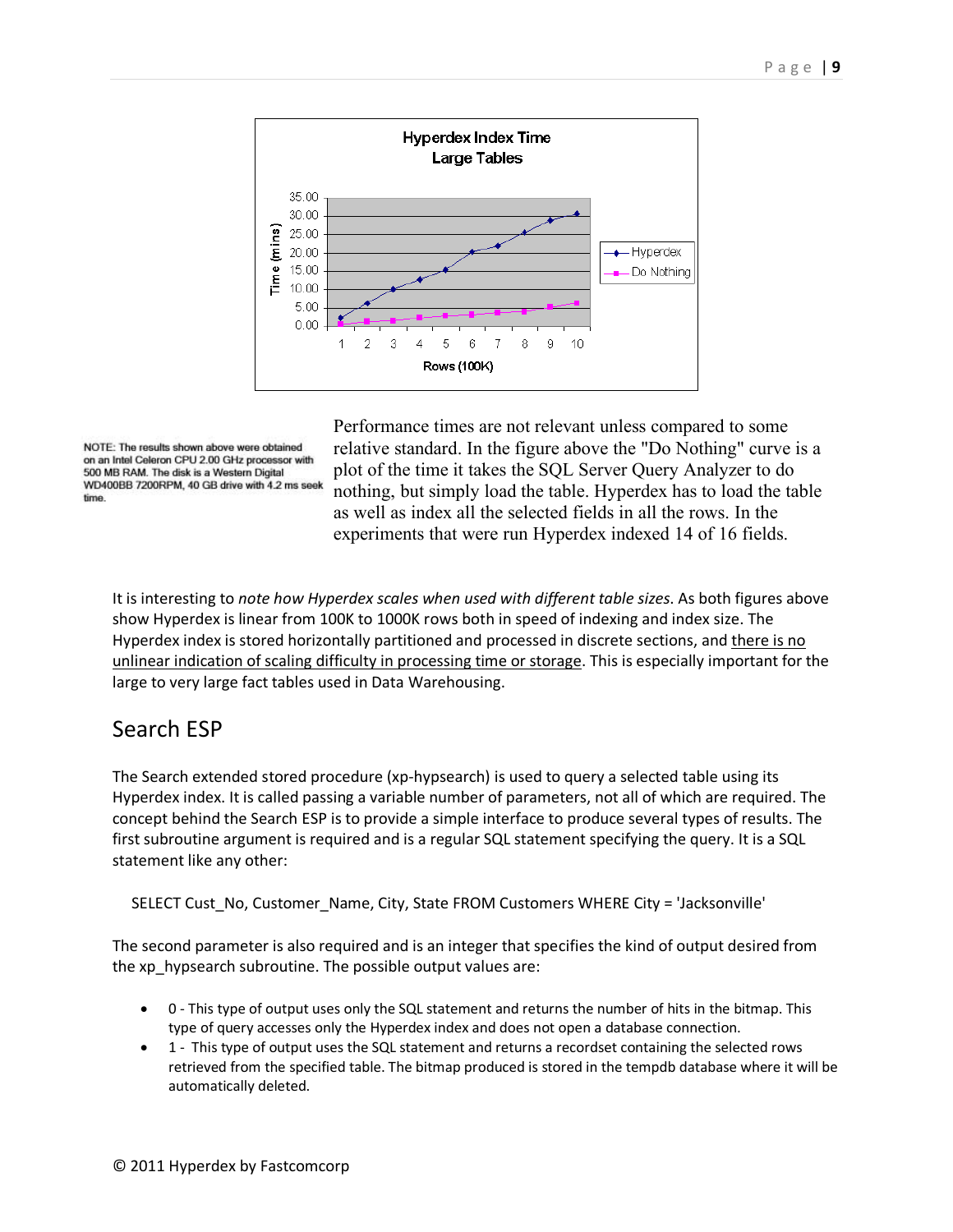- 2 This type of output uses the SQL statement and a specified Hyperdex subfolder in the SQL Server folder which it uses to store the bitmap file. An input parameter specifies the bitmap file name.
- 3 this type of output uses the SQL statement and creates a new table in the specified database that contains the selected rows. Two input parameters specify the database name and new table name.

The action of the xp-hypsearch routine is to parse the SQL statement and identify the table(s) being accessed. If one of the tables has an associated Hyperdex index it is queried using the Hyperdex index to produce a bitmap and a keyset table. The output options listed above provide for various ways to use the Hyperdex results.

Using applications can select any of the Hyperdex output options to process a query. Since Microsoft does not permit using a Row ID directly, any using application specifically using bitmap output must access a keyset table by its identity column key to get the key(s) to the returned records.

#### Hyperdex Search Performance

The Hyperdex demo program was used to run a series of search speed trials. The demo was programmed using Visual Basic .NET and performed in such a way that conventional SQL Server access was used along with Hyperdex access. The figure below shows the relative performance.

|                | Available Servers                                           |                | Available Hyperdexs                              |  |                          |                                                                              |                       |                   |             |                                                                                                                                                |
|----------------|-------------------------------------------------------------|----------------|--------------------------------------------------|--|--------------------------|------------------------------------------------------------------------------|-----------------------|-------------------|-------------|------------------------------------------------------------------------------------------------------------------------------------------------|
| <b>ATX</b>     |                                                             |                | C1000KRows                                       |  |                          |                                                                              |                       |                   |             | Use the two lists on the left                                                                                                                  |
| <b>TOSHIBA</b> |                                                             |                | C100KRows<br>C10KRows                            |  |                          |                                                                              |                       |                   |             | to select the Server and the<br>Hyperdex you want to search.                                                                                   |
|                |                                                             |                | C200KRows                                        |  |                          |                                                                              |                       |                   |             |                                                                                                                                                |
|                |                                                             |                |                                                  |  |                          |                                                                              |                       |                   |             |                                                                                                                                                |
|                | Query Builder                                               |                |                                                  |  |                          |                                                                              |                       |                   |             | Query Builder                                                                                                                                  |
|                | Field                                                       |                | Oper 1 Criteria 1                                |  |                          | Oper 2 Criteria 2                                                            |                       | Oper 3 Criteria 3 |             | Click in the available columns to<br>build your query. Each row allows<br>you to OR together three different<br>criteria. Use separate rows to |
| ь              | SIC Group                                                   | $\equiv$       | <b>MANLIF</b>                                    |  |                          |                                                                              |                       |                   |             |                                                                                                                                                |
| ₩              |                                                             |                |                                                  |  |                          |                                                                              |                       |                   |             |                                                                                                                                                |
|                |                                                             |                |                                                  |  |                          |                                                                              |                       |                   |             | AND your criteria.                                                                                                                             |
|                | <b>Build SOL</b><br><b>SQL Query</b>                        |                | construct your guery in the SQL Query box below. |  |                          | Use the BuildSQL button to extract the items from the above Query Builder to |                       |                   |             | After building your SQL query you                                                                                                              |
|                | SELECT COUNT(*) FROM C100KRows<br>WHERE SIC Group = 'MANUF' |                |                                                  |  |                          |                                                                              |                       |                   |             | can change it by reusing the<br>Query Builder above or by typing<br>directly into the adjacent SQL<br>Query box.                               |
|                |                                                             |                |                                                  |  | <b>Output Statistics</b> |                                                                              |                       |                   |             | <b>Output Statistics</b>                                                                                                                       |
|                | <b>Conventional Query</b>                                   |                |                                                  |  |                          |                                                                              | <b>Hyperdex Query</b> |                   |             | Use this panel to perform either a                                                                                                             |
|                |                                                             | Perform Search |                                                  |  |                          |                                                                              | Perform Search        |                   |             | Conventional Query or a<br>Huperdex Query, Use the<br>respective Perform Search button                                                         |
|                | Table Size                                                  | 100910         | Rows                                             |  |                          | Table Size                                                                   | 100910                |                   | <b>Rows</b> | to initiate the type of search<br>desired                                                                                                      |
|                | <b>Hit Count</b>                                            | 44030          | Actual                                           |  |                          | <b>Hit Count</b>                                                             |                       | 44030             | Actual      |                                                                                                                                                |
|                | Connect Time                                                | 21.21          | Seconds                                          |  |                          | Connect Time                                                                 |                       | 141               | Seconds     |                                                                                                                                                |
|                | Show Code                                                   |                | Analysis                                         |  |                          | Show Code                                                                    |                       | Analysis          |             |                                                                                                                                                |

The query used for both test series was:

#### **SELECT COUNT(\*) FROM <table> WHERE SIC\_Group = 'MANUF'**

where the column SIC Group in the test tables is a non-conventional key field of the CHAR data type. The <table> value was the names of 10 tables ranging in size from 100K rows to 1000000 rows.

Hyperdex search times averaged one half a second for all the tables searched. Microsoft's conventional database logic averaged 70 seconds. A few seconds is reasonable but queries taking 10, 20 seconds or longer seem to take forever when you are sitting at a computer workstation. On a query on a 1 million row table the Hyperdex time was 0.63 seconds. It certainly doesn't look like Hyperdex search speeds are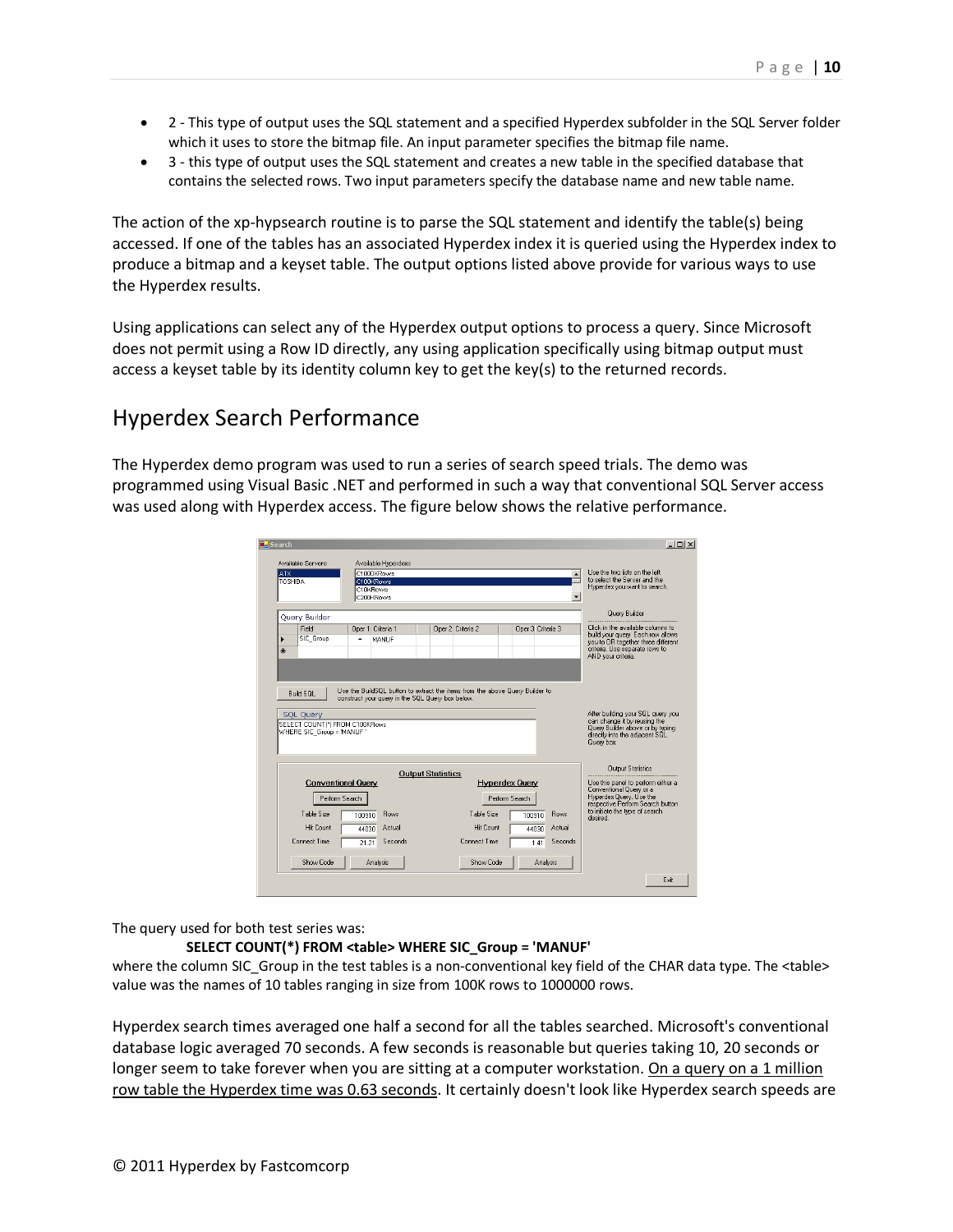increasing as a function of table size. This makes Hyperdex ideal for all kinds of read-only applications; IT, internet applications, business intelligence, data mining, and especially Data Warehousing with its large fact tables.

### What Does Cardinality Mean?

In mathematics, the term cardinality refers to the number of cardinal (basic) members in a set. For example, the set A =  $\{1, 2, 3\}$  contains 3 elements, and therefore has a cardinality of 3. In SQL (Structured Query Language), the term cardinality refers to the uniqueness of data values contained in a particular column (attribute) of a database table, and is important in determining a query access plan.

When dealing with columnar value sets, there are 3 types of cardinality: *high-cardinality, normalcardinality, and low-cardinality*.

**High-cardinality** refers to columns with values that are very uncommon or unique. High-cardinality column values are typically identification numbers, email addresses, or user names. An example of a data table column with high-cardinality would be a USERS table with a column named USER\_ID. This column would contain unique values of 1-*n*. Since the values held in the USER\_ID column are unique, this column's cardinality type would be referred to as high-cardinality, C >50.

**Medium-cardinality** refers to columns with values that are somewhat uncommon. Medium-cardinality column values are typically names, street addresses, or vehicle types. An example of a data table column with medium-cardinality would be a CUSTOMER table with a column named LAST\_NAME, containing the last names of customers. While some people have common last names, such as Smith, others have uncommon last names. Therefore, an examination of all of the values held in the LAST\_NAME column would show "clumps" of names in some places (e.g.: a lot of Smith's ) surrounded on both sides by a long series of unique values. Since there is a variety of possible values held in this column, its cardinality type would be referred to as medium-cardinality, 16<C<50.

**Low-cardinality** refers to columns with few unique values. Low-cardinality column values are typically status flags, boolean values, or major classifications such as gender. An example of a data table column with low-cardinality would be a CUSTOMER table with a column named NEW\_CUSTOMER. This column would contain only 2 distinct values: Y or N, denoting whether the customer was new or not. Since there are only 2 possible values held in this column, its cardinality type would be referred to as lowcardinality,  $C \leq 16$ .

Most database manufacturers recommend that bitmap indexing be restricted to low or medium cardinal data fields.

### Why are Fact Tables So Large?

Fact tables are the central tables in a data warehousing schema. Fact tables typically contain facts, usually numeric data, that can be summarized to provide information about the history of the operation of an organization. Fact tables contain little to no descriptive data; this is stored in the dimension tables that link to the fact table.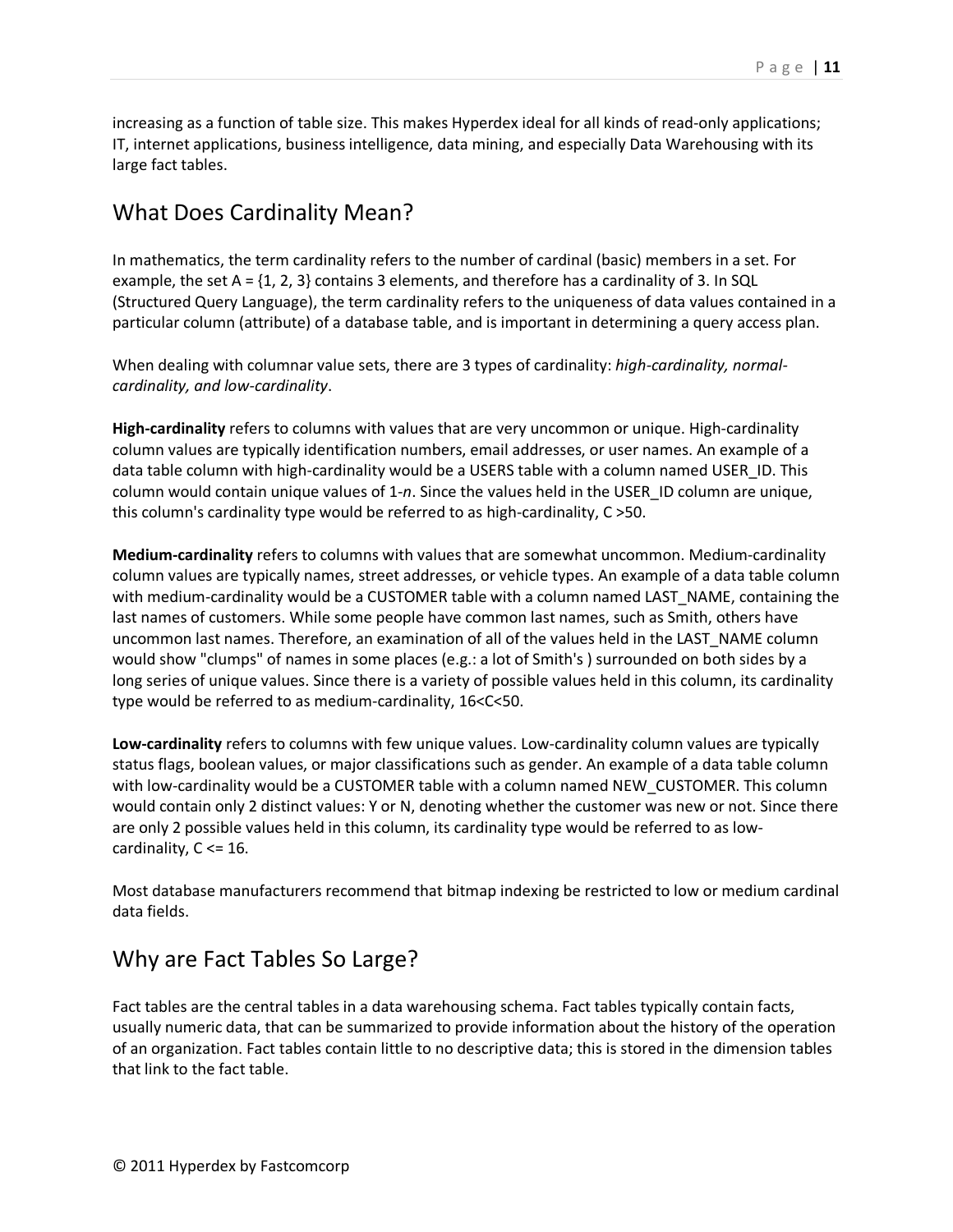Fact tables contain only facts and foreign keys to the dimension tables. Dimension tables are usually textual and descriptive and contain the information used in queries and as the row headers of result sets. Usually, the composite of the foreign keys from the dimension tables are defined as the fact table's primary key. Queries typically join dimension tables to a fact table. Without some kind of intelligent assist all rows in a fact table are processed before a join operation with the dimension tables removes the non-qualifying rows. This is where bitmap technologies like IBM's **Encoded Vector Index** (EVI), Oracle's Bitmap Join, or the Hyperdex technology can come into play.

Unlike tables that are used in OLTP (On-Line Transaction Processing), fact tables typically store operational data accumulated over long periods of time. Because this history can result in many rows of data, care must be exercised in designing dimension and fact tables. Fact tables can become very large encompassing as many as millions of rows of data.

#### What is a Bitmap Join?

A Bitmap Join is an innovation owned and copyrighted by Oracle. As its name suggest it's a bitmap index, but one that is described through a join query. It's an index where the indexed values (attributes) come from one table but the bitmaps point to another table. With regard to data warehousing the index values might come from a dimension table and the bitmaps would point to the fact table.